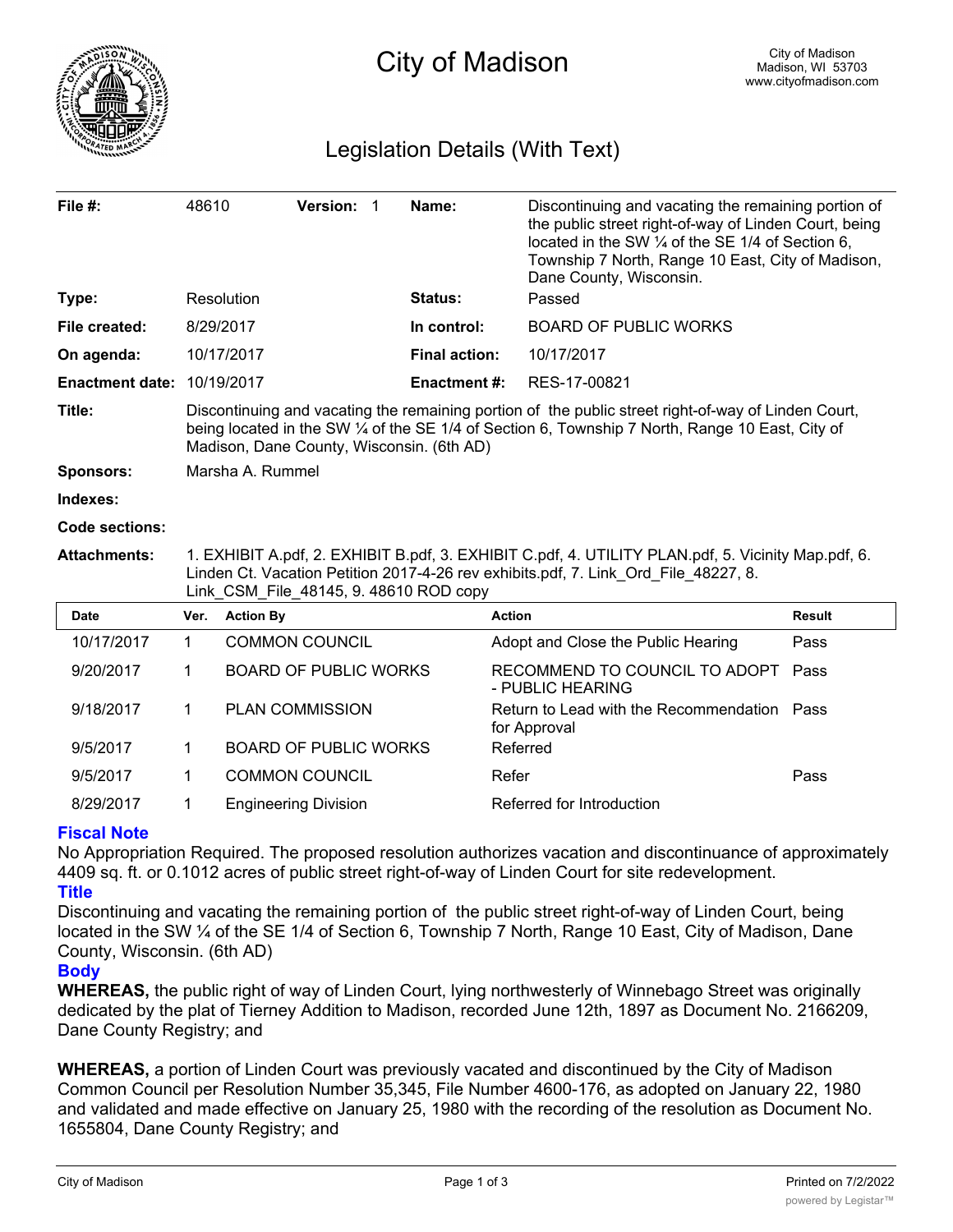**WHEREAS,** the Accipiter Real Estate, LLC provided a written petition to the City of Madison to vacate and discontinue the remaining portion of Linden Court. The written petition for vacation and discontinuance includes the signatures of all owners of lands abutting the entire length of the remaining portion of Linden Court. The said written request and exhibits are attached hereto and made part of this resolution; and

**WHEREAS,** the remaining portion of Linden Court to be vacated and discontinued is to be incorporated as part of a proposed development project per an application for Rezoning, Legistar File ID No. 48227, an application for Demolition Permit and Conditional Use, Legistar File ID No. 48156, an application for Demolition Permit and Conditional Use, Legistar File ID No. 48157 and an application for Certified Survey Map Land Division, Legistar File ID No. 48145. The applications submitted by Accipiter Real Estate, LLC. The preliminary utility plan of the proposed site development is attached hereto and made part of this resolution; and

**WHEREAS,** currently there are City of Madison Water Utility public water main facilities within the remaining portion of the public right-of-way to be vacated and discontinued. The said facilities are to be abandoned in the future by the City of Madison Water Utility as part of this redevelopment project; and

**WHEREAS**, the portion of the public right-of-way of Linden Court to be vacated and discontinued is as shown and mapped on Exhibit B and legally described on Exhibit A, both of which are attached hereto and made part of this resolution; and

**WHEREAS**, the City Engineering Division recommends approval of this partial public right-of-way vacation and discontinuance subject to conditions as noted herein.

**NOW THEREFORE BE IT RESOLVED,** the City Of Madison hereby conditionally vacates and discontinues the remaining public right-of-way of Linden Court as shown on attached map Exhibit B and described on the attached Exhibit A, under Wisconsin ss. 66.1003(2), upon the following conditions to the satisfaction of the City Engineer.

· Accipiter Real Estate, LLC (applicant) shall obtain conditional Land Division, Demolition and Conditional Use approvals from the City of Madison for the proposed development that are consistent with, as determined by the City Engineer, the remaining portion of Linden Court to be vacated and discontinued.

**BE IT FURTHER RESOLVED,** that under Section 66.1005(2), as part of this resolution, the City of Madison retains a 15 foot wide Temporary Public Watermain Easement as shown on attached map Exhibit B and described on the attached Exhibit C. The said Temporary Public Watermain Easement shall terminate, without notice, upon the abandonment of those water main facilities by the City of Madison Water Utility; and

**BE IT FURTHER RESOLVED,** that under Section 66.1005(2)(a)(1),the City Of Madison releases all other easements and rights it may have within the public right-of-way being vacated and discontinued; and

**BE IT FURTHER RESOLVED**, under Section 66.1005(2), Wisconsin Statutes, any other existing easements that may exist within the vacated and discontinued public right-of-way benefitting those other than the City of Madison, shall continue unless as otherwise provided by statute; and

**BE IT FURTHER RESOLVED,** under Section 66.1005(1), Wisconsin Statutes, reversionary rights of the public right-of-ways and unpaved public alleys herein vacated and discontinued shall attach to the adjacent properties as provided by Statute; and

**BE IT FINALLY RESOLVED,** upon Common Council adoption of this resolution, the City Engineer will then authorize the City Clerk to validate and make effective this street vacation and discontinuance by recording it with all supplemental map exhibits with the Dane County Register of Deeds, authorizing all City agencies to